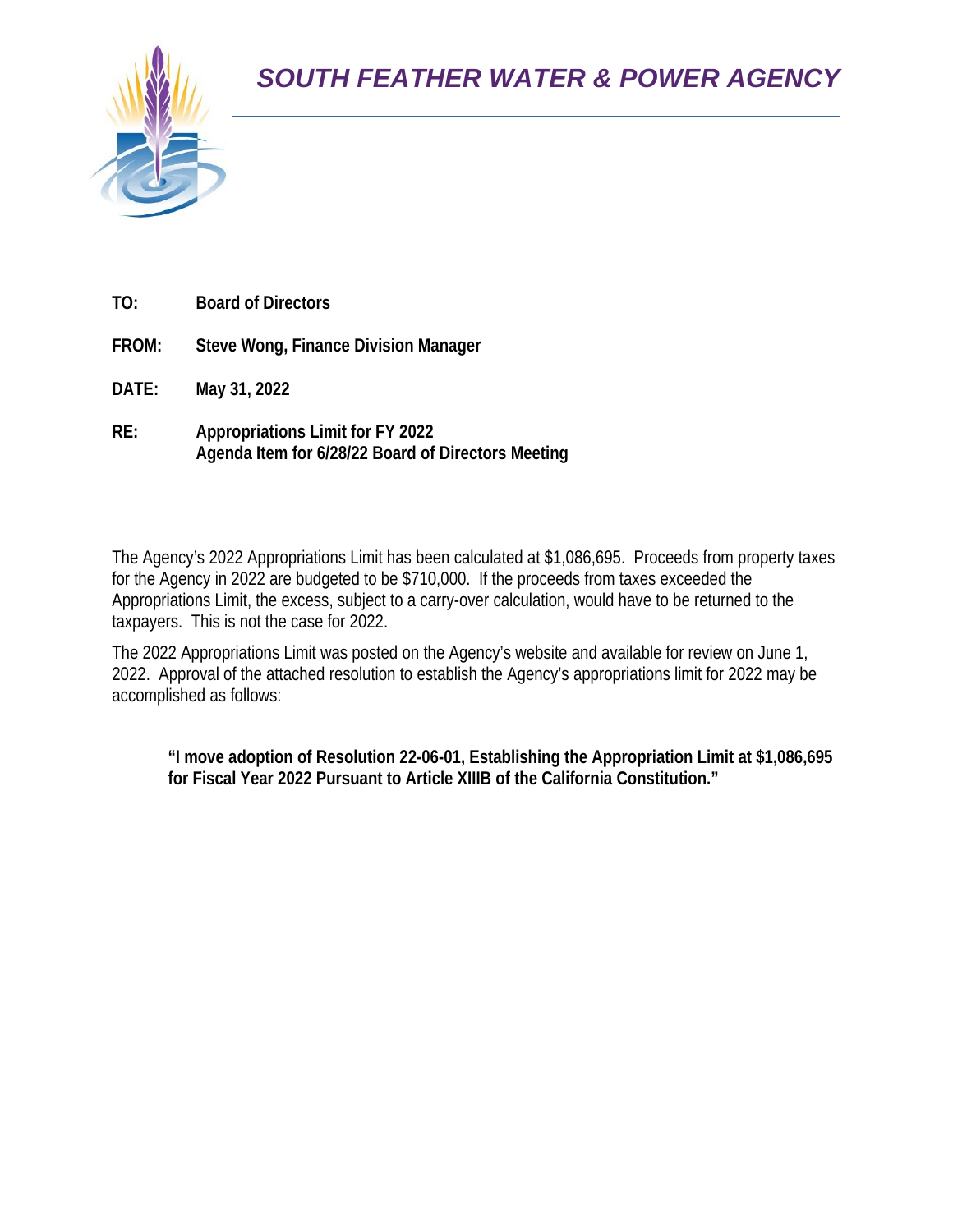

# **RESOLUTION OF THE BOARD OF DIRECTORS**

### **Resolution 22-06-01 ESTABLISHING THE APPROPRIATION LIMIT AT \$1,086,695 FOR FISCAL YEAR 2022 PURSUANT TO ARTICLE XIIIB OF THE CALIFORNIA CONSTITUTION**

**WHEREAS**, the California Constitution and Government Code Section 7900, et seq., requires the Board of Directors to annually allocate and establish, by resolution, the Agency's appropriations limit for each fiscal year; and,

**WHEREAS**, the calculations made to determine the appropriations limit for Fiscal Year 2022 have been made available to the public for at least 15 days prior to the date of this Resolution, in accordance with Government Code Section 7910.

**NOW, THEREFORE, BE IT RESOLVED** by the Board of Directors of the South Feather Water and Power Agency that:

- 1. The appropriations limit of South Feather Water and Power Agency for fiscal year 2022 is \$1,086,695; and,
- 2. The fiscal year 2022 budgeted revenue from property taxes is \$710,000, which does not exceed the calculated appropriation limit.

**Passed, Approved and Adopted** by the Board of Directors of the South Feather Water and Power Agency at the regular meeting of said Board on the 28th day of June 2022, by the following vote:

AYES:

NOES:

ABSTAINED:

ABSENT:

(seal)

 $\overline{\phantom{a}}$ 

Rick Wulbern, President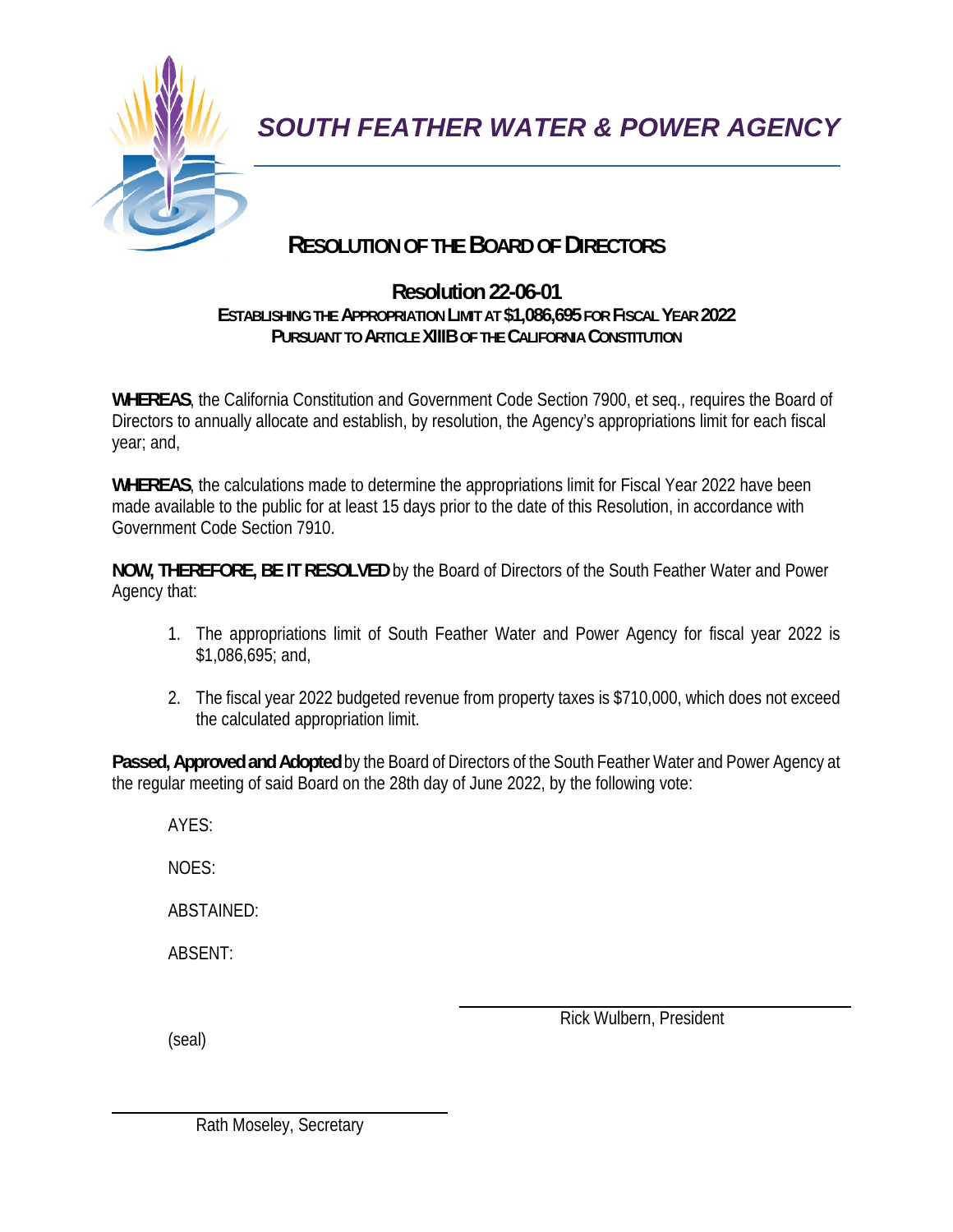## **SECRETARY'S CERTIFICATE**

RATH MOSELEY, certifies that: he is the Secretary of the Board of Directors of the South Feather Water and Power Agency; and that the foregoing is a true and correct copy of a resolution duly and regularly adopted by the Board of Directors of the South Feather Water and Power Agency at a meeting of said Board duly and regularly held on the 28th day of June, 2022, at which meeting a quorum was present and voted; said resolution has not been rescinded and is in full force and effect.

Date

 Rath Moseley, Secretary Board of Directors, South Feather Water and Power Agency

(seal)

 $\overline{\phantom{a}}$